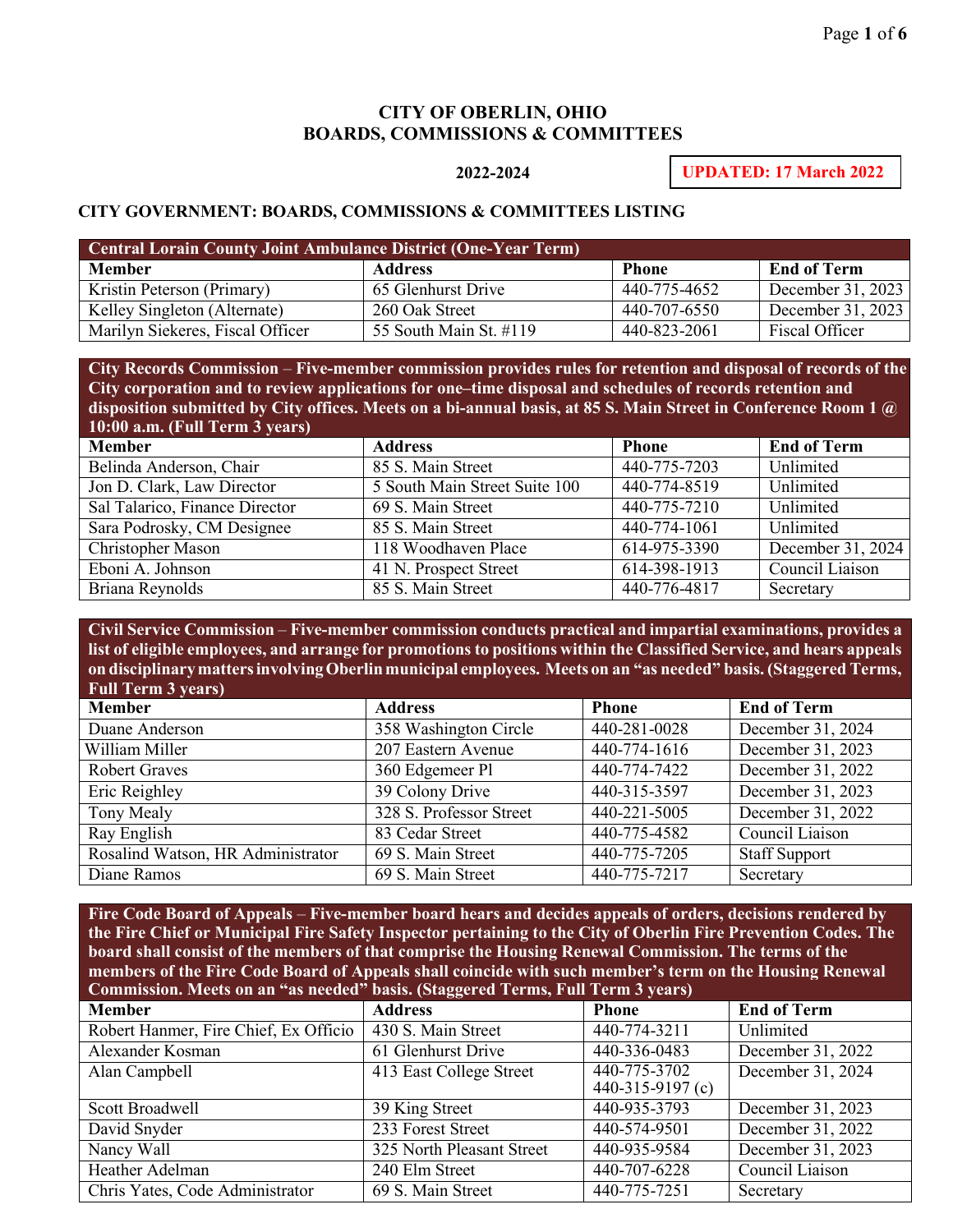**Firefighters' Dependents Fund Board** – **Five-member board authorized to make all necessary rules and**  regulations for the handling and processing of claims which may be submitted to it due to a volunteer firefighter's **death or becoming totally and permanently disabled while discharging his/her duty. The board shall perform all** such other duties as may be necessary to carry out the provisions of Ohio Revised Code Chapter 146. Meets on an **"as needed" basis. (One Year Term)**

| <b>Member</b>                      | <b>Address</b>          | <b>Phone</b> | <b>End of Term</b>             |
|------------------------------------|-------------------------|--------------|--------------------------------|
| Mike Streator, Chair               | 430 S Main Street       | 440-774-3211 | December 31, 2022              |
| Ben Ryba, Vice Chair               | 430 S Main Street       | 440-774-3211 | December 31, 2022              |
| Kelley Singleton                   | 260 Oak Street          | 440-707-6550 | December 31, 2022              |
| Sue Hiesser                        | 397 S. Professor Street | 440-785-7472 | December 31, 2022              |
| vaca                               | 240 Elm Street          | 440-707-6228 | December 21, 2022              |
| Belinda Anderson, Clerk of Council | 85 S. Main Street       | 440-775-7203 | <b>Staff Support/Secretary</b> |

**Historic Preservation Commission** – **Five-member commission protects and promotes the historic character of the City and oversees the appearance of construction and renovation projects and recommends to City Council the designation of landmarks and historic districts. Meets the third Tuesday of every other month, at 69 S. Main Street in the 2nd Floor Conference Room, @ 4:00 p.m. (Staggered Terms, Full Term 3 Years)**

| <b>Member</b>                          | <b>Address</b>          | <b>Phone</b>              | <b>End of Term</b>   |
|----------------------------------------|-------------------------|---------------------------|----------------------|
| <b>VACANT</b>                          | N/A                     | N/A                       | December 31, 2023    |
| Maren McKee, Vice Chair                | 211 N. Professor Street | 630-730-3179              | December 31, 2022    |
| Dorothy Washburn                       | 43 Colony Drive         | 609-358-3160              | December 31, 2023    |
| Cynthia Comer, Chair                   | 74 S. Cedar Street      | 440-775-7676              | December 31, 2022    |
|                                        |                         | 440-387-2200 $(c)$        |                      |
| Maureen Simen                          | 36 Morgan Street        | $\overline{440-240-3522}$ | December 31, 2024    |
| Kristin Peterson                       | 65 Glenhurst Drive      | 440-775-4652              | Council Liaison      |
| Carrie Porter, Planning/ Dev. Director | 69 S. Main Street       | 440-775-7250              | <b>Staff Support</b> |
| Saundra Phillips                       | 69 S. Main Street       | 440-775-7182              | Secretary            |

**Housing Renewal Commission** – **Five-member commission hears and decides appeals resulting from any decision made by a city administrative office in enforcing housing ordinances. The commission may also authorize variances, provided they do not conflict with the public interest. This board also fulfills the charge of the Fire Code Board of Appeals. Meets on an "as needed" basis. (Staggered Term, Full Term 3 Years)**

| $\beta$ uaggereu Term, Fun Term $\sigma$ Tears |                           |                  |                         |
|------------------------------------------------|---------------------------|------------------|-------------------------|
| <b>Member</b>                                  | <b>Address</b>            | <b>Phone</b>     | <b>End of Term</b>      |
| Alexander Kosman                               | 440 East College Street   | 440-336-0483     | December 31, 2022       |
| Alan Campbell                                  | 413 East College Street   | 440-775-3702     | December 31, 2024       |
|                                                |                           | 440-315-9197 (c) |                         |
| Scott Broadwell                                | 39 King Street            | 440-935-3793     | December 31, 2023       |
| David Snyder                                   | 233 Forest Street         | 440-574-9501     | December 31, 2022       |
| Nancy Wall                                     | 325 North Pleasant Street | 440-935-9584     | December 31, 2023       |
| Heather Adelman                                | 240 Elm Street            | 440-707-6228     | Council Liaison         |
| Chris Yates, Code Administrator                | 69 S. Main Street         | 440-775-7251     | Staff Support/Secretary |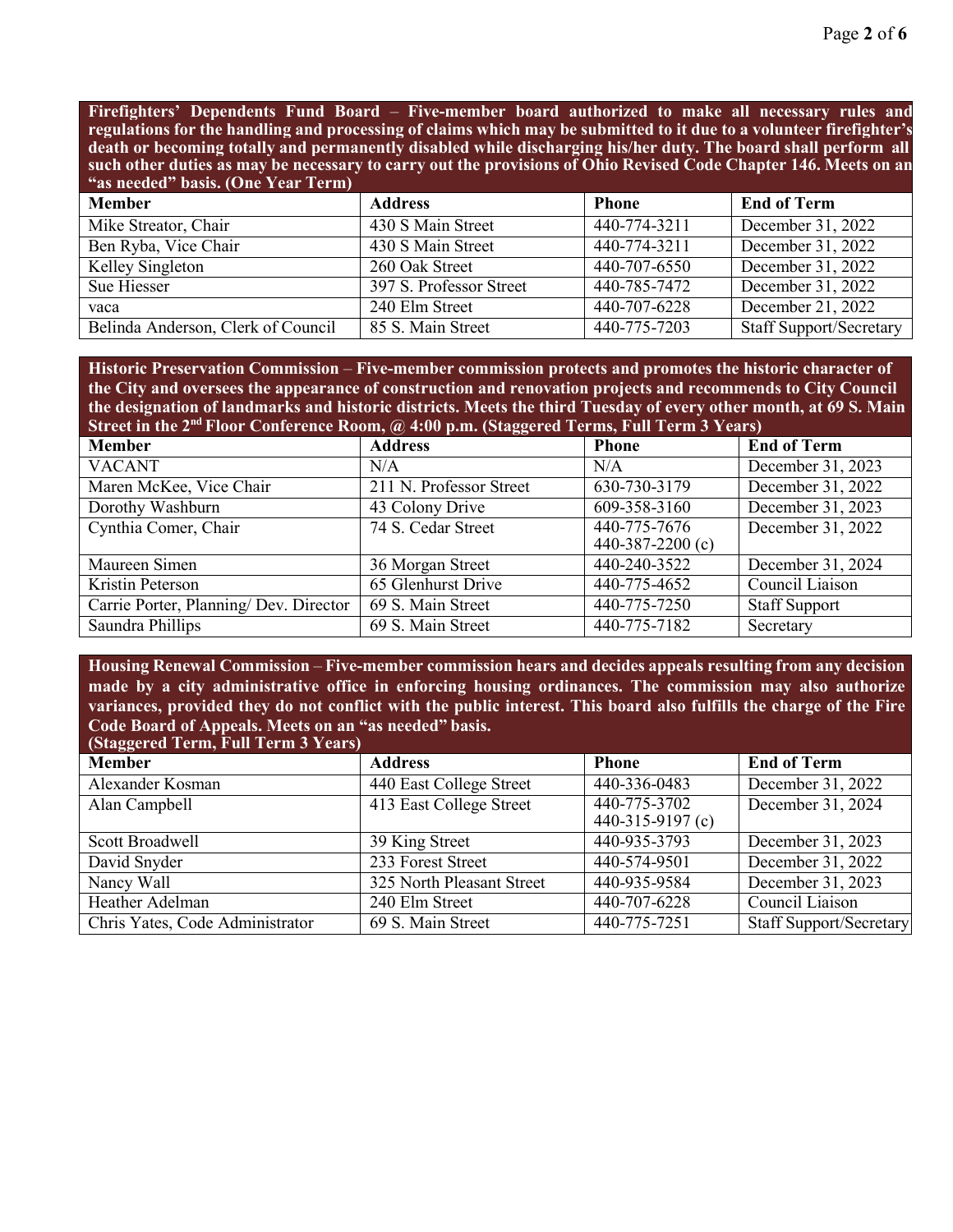**Human Relations Commission** – **Five-member commission works toward a wholesome attitude of mutual respect and understanding among all people and organizations within the City. The commission may enter into any alleged disputes, disagreements, misunderstandings or acts which involve the unlawful or unfair infringement upon basic human rights or freedoms guaranteed by law and investigate them, presenting reports, facts, findings**  and recommendations to Council, and serves in an advisory and consultative capacity to the City and to the City **administration. Meets the First Tuesday of the month, at 85 S. Main Street in Conference Room 1 @ 5:15 p.m. (Staggered Terms, Full Term 3 years)**

| <b>Member</b>                   | <b>Address</b>              | <b>Phone</b>                     | <b>End of Term</b>             |
|---------------------------------|-----------------------------|----------------------------------|--------------------------------|
| Mary Parks                      | 547 W. College Street Apt B | 440-935-3887                     | December 31, 2022              |
| Katie Ashwill, Chair            | 64 Spring Street            | 440-552-7534                     | December 31, 2024              |
| David Dorsey                    | 352 W. College St.          | 804-370-3615                     | December 31, 2023              |
| Michael Henle, Vice Chair       | 74 S. Cedar Street          | 440-775-7676<br>440-387-2719 (c) | December 31, 2022              |
| Matthew Berkman                 | 128 Hollywood Street        | 954-261-3354                     | December 31, 2023              |
| <b>Bryan Burgess</b>            | 560 E. College Street       | 440-935-0487                     | Council Liaison                |
| Chris Yates, Code Administrator | 69 S. Main Street           | 440-775-7251                     | <b>Staff Support/Secretary</b> |

| <b>Income Tax Board of Review – Three-member board hears appeals made by any person dissatisfied with any</b><br>ruling or decision of the income Tax Administrator. Meets on an "as needed" basis. (2-Year Term) |                       |              |                      |
|-------------------------------------------------------------------------------------------------------------------------------------------------------------------------------------------------------------------|-----------------------|--------------|----------------------|
| <b>Member</b>                                                                                                                                                                                                     | <b>Address</b>        | <b>Phone</b> | <b>End of Term</b>   |
| Duane Anderson                                                                                                                                                                                                    | 358 Washington Circle | 440-281-0028 | December 31, 2023    |
| Gerard Findlan                                                                                                                                                                                                    | 93 Kendal Drive       | 440-724-3148 | December 31, 2023    |
| Jeff Baumann, CM Appointee                                                                                                                                                                                        | 85 S. Main Street     | 440-775-7204 | December 31, 2023    |
| Sal Talarico, Finance Director                                                                                                                                                                                    | 69 S. Main Street     | 440-775-7210 | <b>Staff Liaison</b> |

**Library Board of Trustees** – **Seven-member board responsible for establishing the mission and vision for the Oberlin Public Library, determining the policies that are implemented to govern the library, hiring and evaluating the director of the library, and overseeing the general management of the library to ensure that the local community is represented well and the public is informed regarding their local library. Meets the second Thursday of every month, at 65 S. Main Street @5:00 p.m. Members serve four-year terms which are staggered with three-member terms ending 2 years earlier than the other three.**

| <b>Member</b>                 | <b>Address</b>            | <b>Phone</b>     | <b>End of Term</b> |
|-------------------------------|---------------------------|------------------|--------------------|
| Bruce Ente, President         | 82 Pyle Road              | 216-777-0708     | December 31, 2024  |
|                               |                           |                  |                    |
| Bethany Baker, Vice President | 43837 Albrecht Rd         | 440-452-2086     | December 31, 2022  |
|                               | Elyria, OH 44035          |                  |                    |
| Meredith Gadsby               | 283 Morgan Street         | 440-574-1108     | December 31, 2024  |
| Marcia Peterson               | 32 Canterbury Circle      | 440-774-3118     | December 31, 2022  |
|                               |                           | 860-539-0851 (c) |                    |
| Anita Lock                    | 40 Colony Drive           | 440-774-1529     | December 31, 2022  |
|                               |                           | 440-506-6384 (c) |                    |
| Megan Newson                  | 217 South Pleasant Street | 440-452-2260     | December 31, 2024  |
| Lili Sandler                  | 23 S. Prospect Street     | 440-787-5802     | December 31, 2024  |

| Lorain County General Health District (5 year term-jointly Appointed by Amherst and Oberlin in 2014) |                                         |              |                    |
|------------------------------------------------------------------------------------------------------|-----------------------------------------|--------------|--------------------|
| <b>Member</b>                                                                                        | <b>Address</b>                          | <b>Phone</b> | <b>End of Term</b> |
| Edward Von Hofen                                                                                     | 110 Charles Avenue<br>Amherst, OH 44001 | 440-775-0696 | March 31, 2024     |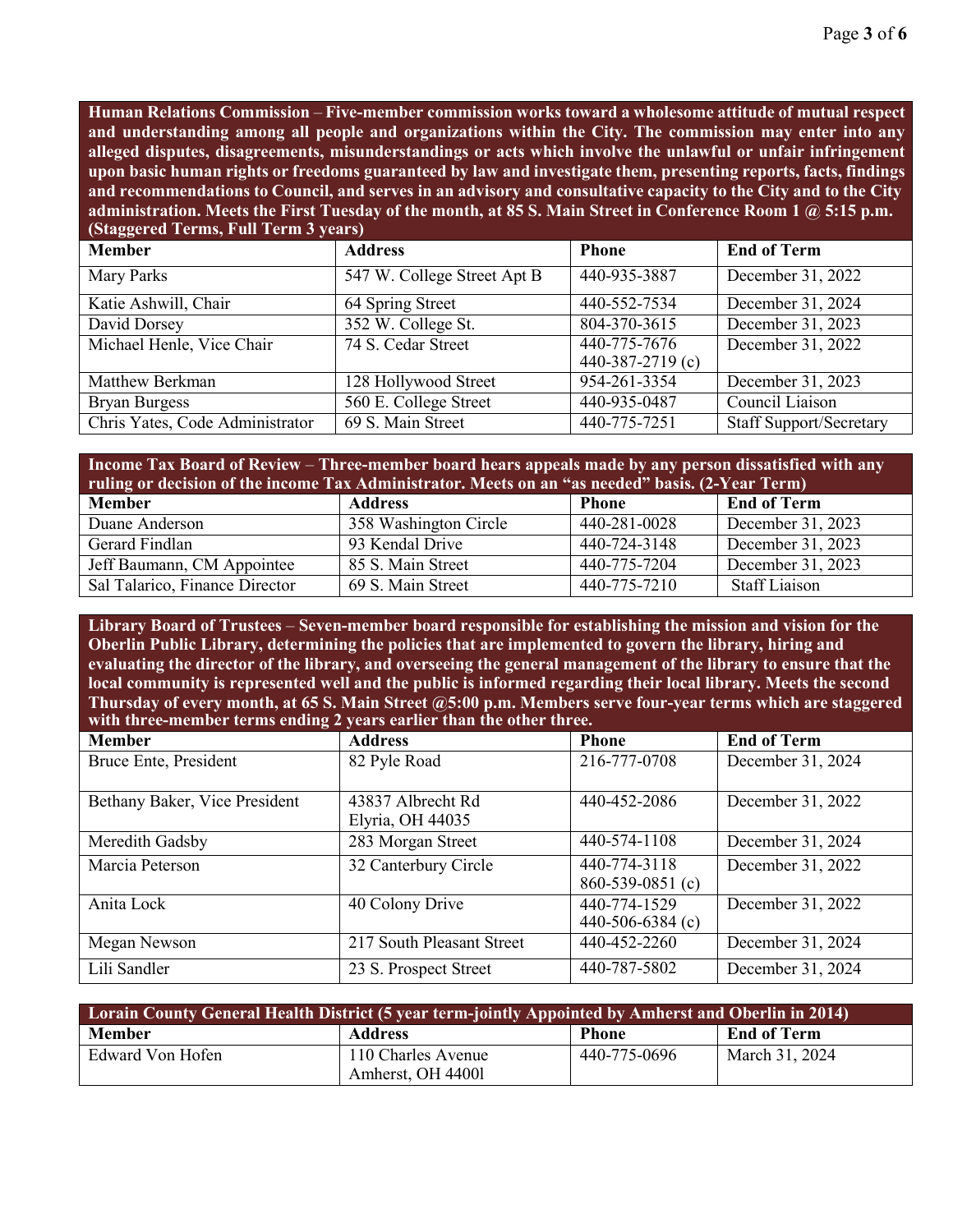**Oberlin Community Improvement Corporation (OCIC) Board - Oberlin Community Improvement Corporation is a non-profit corporation formed under Chapters 1702 and 1724 of the Ohio Revised Code for the sole purpose of advancing, encouraging, and promoting industrial, economic, commercial and civic development within the City of Oberlin. Meets Monthly the second Wednesday of every other month, at 85 S. Main Street in Conference Room 1 @ 8:00 a.m.**

| <b>Public Sector Members - (2 Year Staggered Terms)</b>  |                                               |              |                    |
|----------------------------------------------------------|-----------------------------------------------|--------------|--------------------|
| <b>Member</b>                                            | <b>Address</b>                                | <b>Phone</b> | <b>End of Term</b> |
| Sandra Miller                                            | 118 W. Lincoln Street                         | 440-574-1795 | December 31, 2023  |
| Jill Sawyer, Chair                                       | 12 E. Vine Street                             | 312-612-9421 | December 31, 2023  |
| Sylvan Long                                              | 223 Eastern Avenue                            | 440-225-6593 | December 31, 2022  |
| Kelley Singleton, Vice Chair                             | 260 Oak Street                                | 440-707-6550 | December 31, 2023  |
| Heather Adelman                                          | 240 Elm Street                                | 440-707-6228 | December 31, 2023  |
| Sal Talarico                                             | 69 S. Main Street                             | 440-775-7210 | December 31, 2022  |
| Rob Hillard                                              | 69 S. Main Street                             | 440-775-7206 | December 31, 2022  |
| <b>Private Sector Members - (3 Year Staggered Terms)</b> |                                               |              |                    |
| <b>Member</b>                                            | <b>Address</b>                                | <b>Phone</b> | <b>End of Term</b> |
| Jessa New                                                | 260 Forest Street                             | 440-935-8500 | December 31, 2024  |
| Jason Williams                                           | 189 W. College Street Apt. C                  | 440-381-6698 | December 31, 2022  |
| Janet K. Haar                                            | 7009 Barton Road North Olmsted,<br>Ohio 44070 | 440-503-5031 | December 31, 2022  |
| Deb Barman                                               | 49 S. Main Street                             | 440-775-1361 | December 31, 2023  |
| Jon Clark, Legal Counsel                                 | 5 S. Main Street Suite 100                    | 440-774-8519 | Legal Counsel      |
| Sal Talarico, Finance Director                           | 69 S. Main Street                             | 440-775-7210 | Treasurer          |
| Carrie Porter, Planning/ Dev. Director                   | 69 S. Main Street                             | 440-775-7250 | Staff Support/     |
|                                                          |                                               |              | Secretary          |

**Ohio Municipal Electric Association – Sixteen-member board is legislative liaison for eighty – one (81) Ohio municipal electric systems and serves to protect the independence and constitutional rights of these municipal**  electric systems. The OMEA also serves as the legislative liaison to AMP and represents both the State and Federal **legislative interests for AMP member systems. Meets four times a year (4-yearTerm)**

| <b>Member</b>                          | Address                  | <b>Phone</b>                               | $\mathbf{a}$<br>-End of<br>erm |
|----------------------------------------|--------------------------|--------------------------------------------|--------------------------------|
| $\mathbf{r}$ .<br>K ristin<br>Peterson | Filenhurst Drive<br>- 0. | 5-4652<br>$\overline{\phantom{m}}$<br>440- | 2024<br>December               |

**Open Space & Visual Environment Commission – Five-member commission serves as an advisory body to City Council and shall cooperate with all other City, County and State agencies which are active in the area of open space development and preservation. Meets the fourth Tuesday of the month, at 85 S. Main Street in Conference Room 2 @ 5:00 p.m. (Staggered Terms, Full 3 Year Terms)**

| <b>Member</b>                       | <b>Address</b>         | <b>Phone</b>           | <b>End of Term</b>   |
|-------------------------------------|------------------------|------------------------|----------------------|
| Sylvan Long, Chair                  | 223 Eastern Avenue     | 440-225-6593           | December 31, 2023    |
| Jill Sawyer, Vice Chair             | 12 E. Vine Street      | 206-250-3454           | December 31, 2022    |
| Carl Gerber                         | 320 Kendal Drive       | 440-774-6488           | December 31, 2023    |
|                                     |                        | $202 - 251 - 9227$ (c) |                      |
| Carmen McFarlin                     | 23 Union Street        | 419-357-0670           | December 31, 2023    |
| Melissa Reed                        | 94 Kendal Drive        | 440-984-8130           | December 31, 2022    |
| Elizabeth J. Meadows                | 343 S. Pleasant Street | 440-223-8144           | Council Liaison      |
| Jeff Baumann, Public Works Director | 85 S. Main Street      | 440-775-7204           | <b>Staff Support</b> |
| Sheri Runals                        | 85 S. Main Street      | 440-775-7218           | Secretary            |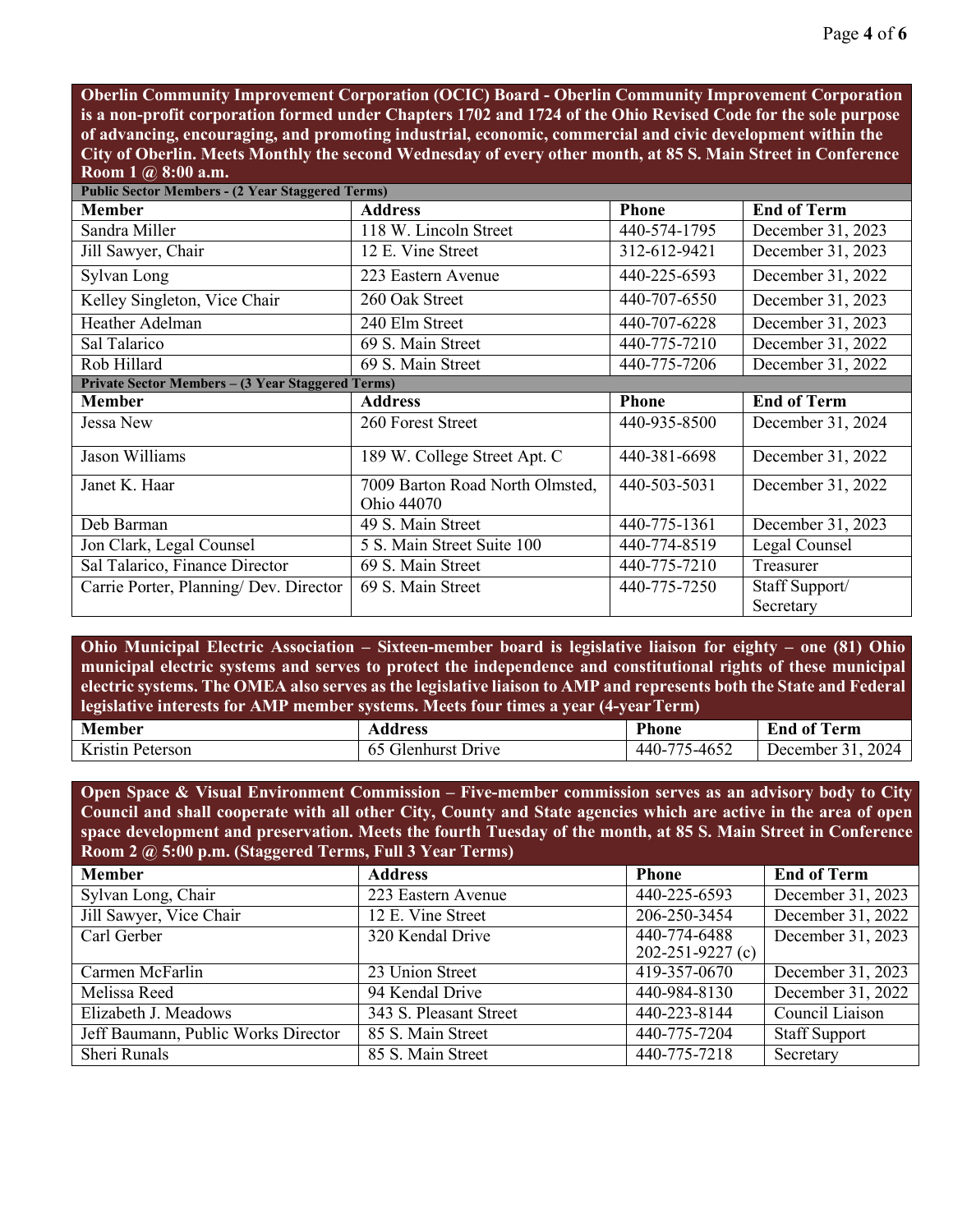**Planning Commission** – **Five-member commission holds public hearings pertaining to the plan, design, location, removal, relocation, widening, extension, and vacation of streets, parkways, playgrounds and other public places; the approval of plats for subdivision of land; and the zoning of the City for any lawful purpose. The Commission endeavorsto formulate plansfor the future physical development of the City. Meetsthe first Wednesday of the month, at 85 S. Main Street in Conference Room 2 @ 4:30 p.m. (Staggered Term, Full Term 3 Years)**

| of the month, at $\omega$ of branch offer in Content chee require $w_j$ not pain (staggered fermi) fair ferm $\omega$ fears) |                       |              |                                |  |
|------------------------------------------------------------------------------------------------------------------------------|-----------------------|--------------|--------------------------------|--|
| <b>Member</b>                                                                                                                | <b>Address</b>        | <b>Phone</b> | <b>End of Term</b>             |  |
| Peter Crowley                                                                                                                | 134 W. Lincoln Street | 440-396-6237 | December 31, 2022              |  |
| Mark Koza                                                                                                                    | 343 Elm Street        | 732-221-7581 | December 31, 2024              |  |
| Deb Barman                                                                                                                   | 205 Reserve Avenue    | 814-691-3488 | December 31, 2023              |  |
| William Miller, Vice Chair                                                                                                   | 207 Eastern Avenue    | 440-774-1616 | December 31, 2022              |  |
| Jack Ford, Chair                                                                                                             | 251 Forest Street     | 856-294-7164 | December 31, 2023              |  |
| Ray English                                                                                                                  | 83 Cedar Street       | 440-775-4582 | Council Liaison                |  |
| Carrie Porter, Planning/ Dev. Director                                                                                       | 69 S. Main Street     | 440-775-7250 | <b>Staff Support/Secretary</b> |  |

**Public Utilities Commission** – **Five-member commission serves as an advisory body to the City Council on any and all questions concerning the maintenance, operation and improvement of the public utilities serving the City, both privately and municipally owned. Meets the second Tuesday of the month, at 85 S. Main Street in Conference Room 2 @ 4:30 p.m. (Staggered Terms, Full Term 3 Years)**

| Robin $2 \mu$ , $\pi$ . Jo p.m. (Stagger cu Terms, Fun Term J Tears) |                      |                                   |                      |
|----------------------------------------------------------------------|----------------------|-----------------------------------|----------------------|
| <b>Member</b>                                                        | <b>Address</b>       | <b>Phone</b>                      | <b>End of Term</b>   |
| Heather Elmer, Chair                                                 | 69 Spring Street     | 440-574-7478                      | December 31, 2023    |
| <b>Greggor Mattson</b>                                               | 142 S. Cedar Street  | 440-775-5253<br>$440-654-5013(c)$ | December 31, 2024    |
| Jonathan Rice, Vice Chair                                            | 310 Reamer Place     | 440-935-4637                      | December 31, 2022    |
| Brent R. Smith                                                       | 318 Reamer Pl.       | 440-669-5460                      | December 31, 2022    |
| <b>Eugene Matthews</b>                                               | 39 Colony Drive      | 216-536-1273                      | December 31, 2023    |
| Kristin Peterson                                                     | 65 Glenhurst Drive   | 440-775-4652                      | Council Liaison      |
| Doug McMillan, OMLPS Director                                        | 289 S. Professor St. | 440-775-7261                      | <b>Staff Support</b> |
| Cindy Simons                                                         | 289 S. Professor St. | 440-775-7260                      | Secretary            |

**Recreation Commission** – **Five-member commission serves as an advisory body to the Council on any and all questions concerning the operation and improvement of City recreation programs. Meets the third Tuesday on a bi-monthly basis (excluding summer months), at 85 S. Main Street in Conference Room 2 @ 7:00 p.m. (Staggered Terms, Full Term 3 Years**)

| <b>Member</b>                      | <b>Address</b>              | <b>Phone</b> | <b>End of Term</b>              |
|------------------------------------|-----------------------------|--------------|---------------------------------|
| Tanya Rosen-Jones, Chair           | 273 Oak Street              | 440-774-5104 | December 31, 2022               |
| Michael Schmid, Vice Chair         | 255 Oak Street              | 440-774-4718 | December 31, 2023               |
| Kevin Miller                       | 196 E. Lorain Street Apt B. | 314-910-3106 | December 31, 2022               |
| Mary McDaniel                      | 495 E. College Street       | 440-935-5509 | December 31, 2024               |
| Bryce Johnson                      | 45657 E. Hamilton Street    | 440-864-1817 | December 31, 2023               |
| Kelley Singleton                   | 260 Oak Street              | 440-707-6550 | Council Liaison                 |
| Ian Yarber, Recreation Coordinator | 69 S. Main Street           | 440-775-7254 | <b>Staff Support, Secretary</b> |

**Resource Conservation & Recovery Commission** – **Five-member commission reviews proposed rules and advises City Council regarding the City's refuse, recyclable materials and yard waste collection program. Meets the fourth Monday of every other month, at 85 S. Main Street in Conference Room 2 @ 5:00 p.m. (Staggered Terms, Full Term 3 Years**)

| <b>Member</b>                       | <b>Address</b>        | <b>Phone</b>       | <b>End of Term</b>   |
|-------------------------------------|-----------------------|--------------------|----------------------|
| Rebecca Bandy, Vice Chair           | 25 Glenhurst Drive    | 440-774-1081       | December 31, 2022    |
| Cynthia Comer                       | 74 S. Cedar Street    | 440-775-7676       | December 31, 2023    |
|                                     |                       | 440-387-2200 $(c)$ |                      |
| Tom Lopez, Chair                    | 24 N. Cedar Street    | 440-774-7743       | December 31, 2023    |
|                                     |                       | 440-574-1567 $(c)$ |                      |
| William Washburn                    | 43 Colony Drive       | 609-358-3161       | December 31, 2024    |
| Libni Lopez                         | 61 Mulberry Drive     | 619-829-1705       | December 31, 2022    |
| Eboni A. Johnson                    | 41 N. Prospect Street | 614-398-1913       | Council Liaison      |
| Jeff Baumann, Public Works Director | 85 S. Main Street     | 440-775-7204       | <b>Staff Support</b> |
| Sheri Runals                        | 85 S. Main Street     | 440-775-7218       | Secretary            |